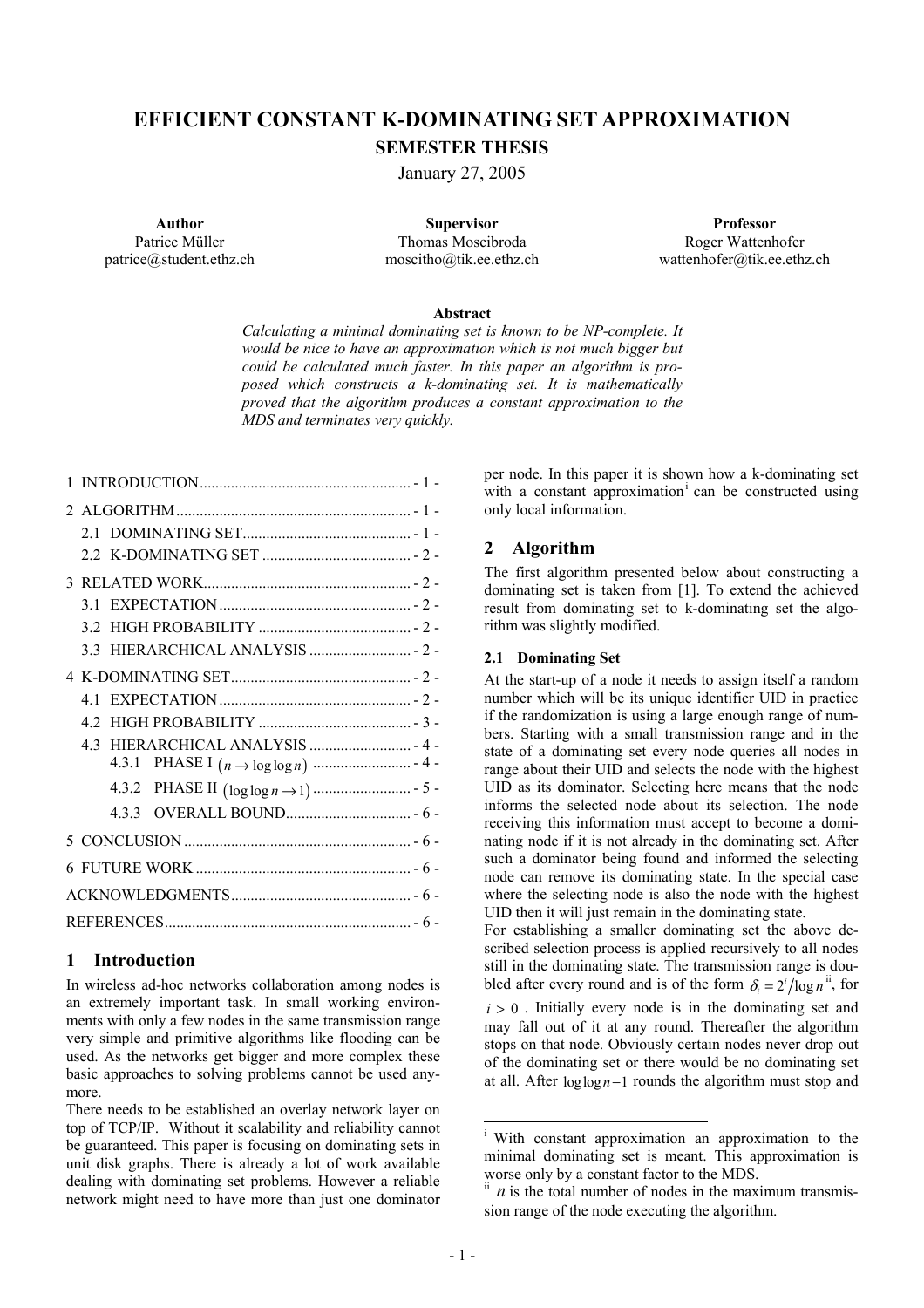the node will remain in the dominating set if no node with higher UID was found. At the  $\log \log n - 1$ <sup>th</sup> round the transmission range is set to  $\delta_{\log \log n - 1} = 1/2$ . After this round no other node can cover all the nodes the processing node was responsible for. Even the full transmission range cannot be enough anymore to cover all non-dominating nodes.

#### **2.2 K-Dominating Set**

The same idea as above for building up a dominating set is used to construct a k-dominating set. Every node chooses a random number as its UID and starts with a small transmission range to find the k highest nodes. Those k nodes are selected and must become dominators after getting notified. If the node executing the algorithm itself is among the k highest nodes then it will remain in the dominating set. Otherwise it can remove its dominating state. If less than k nodes are available in the current transmission range then all available nodes will be notified to become a dominator as this will be the best possible approximation to a kdominating set.

The same hierarchical technique as above for the dominating set algorithm is then applied on the remaining dominators. The transmission range will be doubled every round until the node is no longer a dominator or reaching  $\delta_{\log \log n - 1} = 1/2$  as half of the maximum transmission range and then the algorithm stops. At each step the k highest nodes will be forced to the dominating set and the execut-

ing node will become a non-dominating node if it is not among the k highest nodes.

## **3 Related Work**

Many ideas for this paper's work come from [1]. The following three subcategories were analyzed very carefully and then modified and extended to proof the requested properties for the k-dominating case. In all the analysis squares are supposed to be the visible range of the wireless devices. This is a method for simplifying the analysis. It does not exactly match the actual transmission range which would rather be an irregular circle depending on the nearby environment. The squares could as well be replaced by circles and the outcome of all the results would not be affected up to a constant factor.

### **3.1 Expectation**

To get the expected number of dominators after one step of the dominating set algorithm the close proximity of one visible range is analyzed. In Figure 4.1 the model for the visible range in two dimensions is shown. It is assumed that there are no more than *m* nodes in the visible range *L* of *S* and that the side length of *S* is one half of the transmission range.

Having this setup it was shown in [1] that the expected number of dominators inside *S* is bound by  $O(\sqrt{m})$ . This is a very important property as it shows a drastic reduction in dominators by executing the dominating set algorithm to all the nodes in *L*.

### **3.2 High probability**

It was also shown that the reduction of nodes inside *S* holds with high probability. To be more precise the probability that *S* contains more than  $8\sqrt{m} \ln m + 1$  dominators is bounded by  $O(1/m^{\ln m})$ . This means that there are more than  $O(\sqrt{m} \ln m)$  dominators in *S* with a very small probability that goes towards zero quickly.

By knowing this the proposed algorithm guarantees a reduction in the number of dominators. Furthermore the calculated expectation is more trustful by knowing the result with high probability.

#### **3.3 Hierarchical analysis**

In the paper [1] it is said that the recursive algorithm will eventually produce a constant approximation  $O(d)$  to the

minimal dominating set with *d* dominators by using at most  $\log \log n - 1$  steps. To show this property the expectation of  $O(\sqrt{m})$  for one step was iterated on itself. This calculation cannot be regarded as correct as the expected reduction of the remaining dominators may change after one round of execution. The first round is not and cannot be considered to be independent from the following rounds. For analyzing the hierarchical algorithm and showing a constant approximation of the minimal dominating set a different approach needs to be used.

### **4 K-dominating set**

Constructing a dominating set can be a very important task in wireless ad-hoc networks. Generally there is no structure among wireless devices as they can be located anywhere. In certain areas the density may be very high and in other parts it may be very sparse. Building up a dominating set can help to solve problems like routing. The standard dominating set has the property that every node has at least one node in its range as its dominator. If we consider using such a dominating set for instance for solving a routing problem it is easy to see that the whole system is not very fault tolerant. If the dominating set problem can be extended to be more reliable even if nodes are unstable then problems may be solved on top of this k-dominating environment by ensuring a higher reliability.

The algorithm for constructing such a k-dominating set is already given above. In this section it is to prove its properties. The first step is to show that the algorithm reduces the amount of dominators. This is done by analyzing the expected number of dominators after the execution of one step of the algorithm.

In a second analysis it is shown that not only the expectation holds but that a slightly higher result holds with high probability. This proof is essential to be convinced that the algorithm almost cannot be unfavorable.

In a third subchapter the whole algorithm using its hierarchical structure is analyzed. This leads to the final result and does show that the proposed algorithm fulfills the wanted requirements.

## **4.1 Expectation**

At a first step to analyze the algorithm for k-dominating sets the reduction in dominators is calculated. To do this one round of the algorithm is taken a close look at. In Figure 4.1 the model used can be seen. The expectation for the number of dominators inside *S* after one round is calculated. All the areas are squares to simplify the setup. The side lengths are equal to 1/2. There is a central area *S* and a neighboring area *S'*. In total there are eight equal neighbor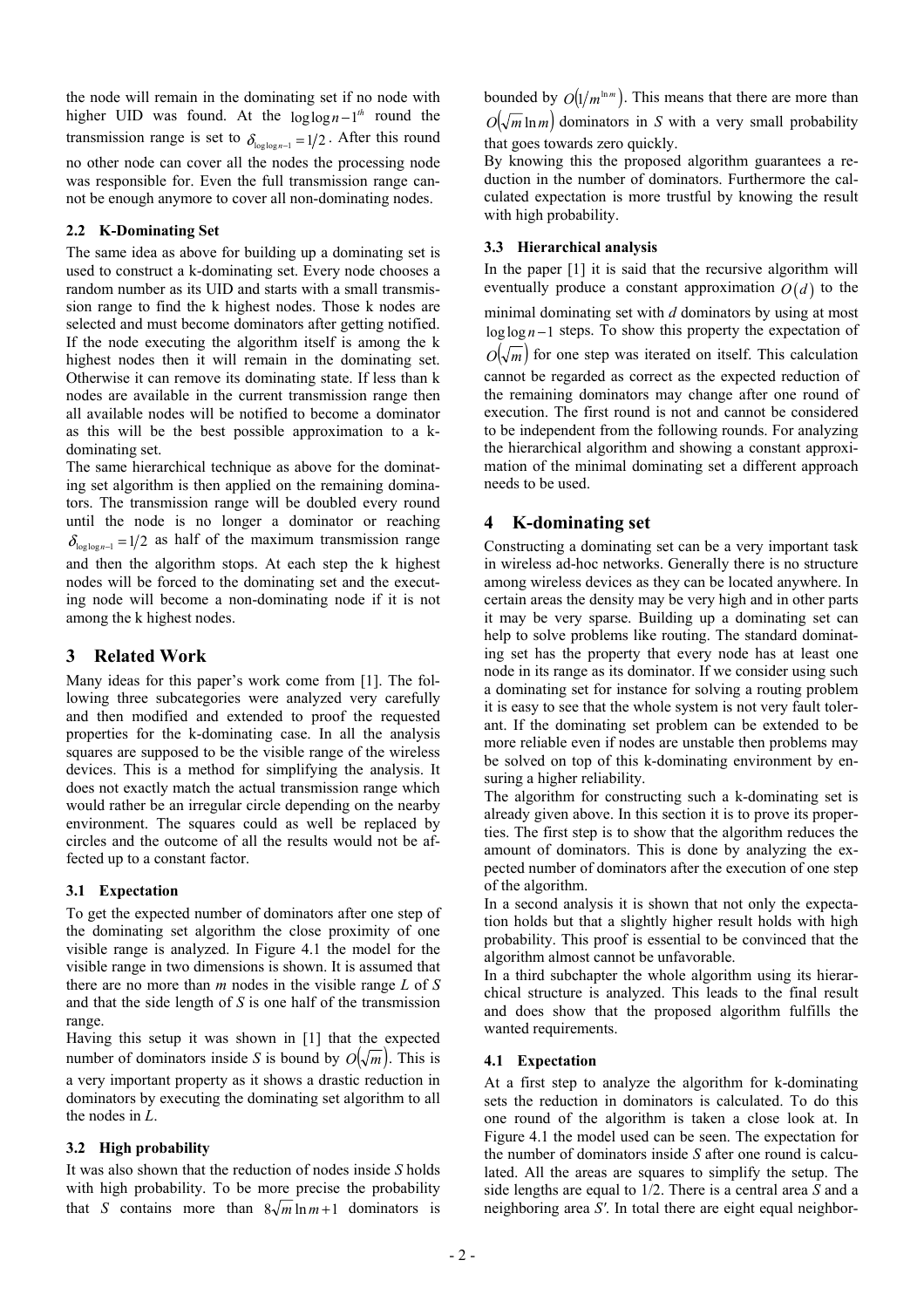ing areas to *S*. Therefore only one neighboring area needs to be analyzed in relation to the central area. The other seven neighboring areas do have the exact same properties.



Figure 4.1: Visible range L of S

First the number of nodes nominated from inside *S* must be examined. The side length of *S* is assumed to be half the transmission range of the nodes executing the algorithm. Due to this fact all the nodes residing inside *S* are mutually visible. Every node knows about all the other nodes' presence and also knows all their UIDs. The algorithm nominates from every node k nodes to become their dominators. As a result of the mutual visibility no more than k nodes inside *S* can become dominators from nodes within *S*.

$$
(4.1) \t\t\t E_1 \le k
$$

Second the number of nodes nominated from outside *S* must be examined. Let x be the number of nodes in *S* and y inside *S'*.

$$
x = |S|, y = |S'|
$$

Any node  $p \in S$  can be nominated by a  $q \in S'$  only if p has its UID within the k-largest of *q's* visibility. The random selection of UIDs at the beginning of the algorithm gives a uniformly distribution of UIDs on *S* and *S'*. Therefore the probability for node p being within the k-highest nodes of *q's* visibility is

$$
(4.2) \t\t P \le \frac{k}{1+y}.
$$

Having *x* nodes in *S* the expected number of nodes nominated in *S* from *S'* is

(4.3) 
$$
E_{21} \leq \frac{xk}{1+y}.
$$

Those points are nominated to be dominators from points in *S'*. As there are *y* points in *S'* there is an absolute maximum of nominated points inside *S* from points  $q \in S'$  of

$$
(4.4) \t\t\t\t E_{22} \leq yk.
$$

With the two expectations  $E_{21}$  and  $E_{22}$  the overall expectation for nominated points from *S'* can be calculated. The variable *m* is the total number of nodes in *L* before the algorithm starts.

(4.5) 
$$
E_2 = \min\left(\frac{sk}{1+y}, yk\right)
$$

$$
= \sum_{\substack{as x, y \ge 0}} k \min\left(\frac{x}{1+y}, y\right)
$$

$$
\le k\left(\sqrt{x+y+1}-1\right)
$$

$$
< k\sqrt{m}
$$

To get the total expectation the nodes nominated from inside and those nominated from outside of *S* must be added. There are 8 equal squares around *S*. A new constant *c* is used to simplify the equation.

(4.6) 
$$
E = E_1 + 8E_2
$$

$$
< k + 8k\sqrt{m}
$$

$$
< c\sqrt{m}
$$

From this result the upper bound of expected dominators after one round can be seen easily. It is

$$
(4.7) \t\t\t\t E \le O\left(\sqrt{m}\right).
$$

#### **4.2 High probability**

In this subchapter a stronger bound than the expectation is shown. By knowing only the expectation the distribution of all the possible cases remains unknown. It would be nice if almost all the possibilities were close to the expectation. In this case the expectation seems to be a very reasonable bound. But what if the distribution is not so favorable? There might be a very high probability for almost no reduction in dominators and a high probability of a very good reduction. If the algorithm happens to produce the unfavorable reduction it doesn't help much to know about the expectation since a good reduction is aimed at. Showing a good reduction with high probability is much more convincing that the proposed algorithm works with all circumstances and at all times.

As a first step to get a high probability bound the probability that the number of nodes nominated in S from *S'* can reach a certain benchmark s is calculated. Once this function is evaluated a benchmark can be searched. This benchmark will be somewhere above the number in expectation and must lead to a very low probability.

The probability that s (or more) points in *S* can be nominated from *S'* is needed. To get this probability the two areas *S* and *S'* are analyzed in detail.

**Lemma 4.1:** Out of the s+k-1 highest nodes in  $S \cup S'$  at least s must be in *S* for *S'* being able to nominate s or more dominators in *S*.

**Proof:** If there are less than s of the s+k-1 highest nodes in *S* than the nodes in *S'* have no possibility to nominate s dominators in *S*. They are forced to select more nodes in *S'* as their dominators. If the s nodes in *S* are chosen from a smaller group than the s+k-1 highest nodes not all the possibilities for having selected s dominators in S are covered. This comes from the fact that each node in *S'* chooses the k highest nodes as dominators. Therefore it is possible that a node chooses the first  $k-1$  dominators in  $S'$  and the  $k<sup>th</sup>$  dominator in *S*. For this reason the s+k-1 highest group must be  $\Box$  considered.  $\Box$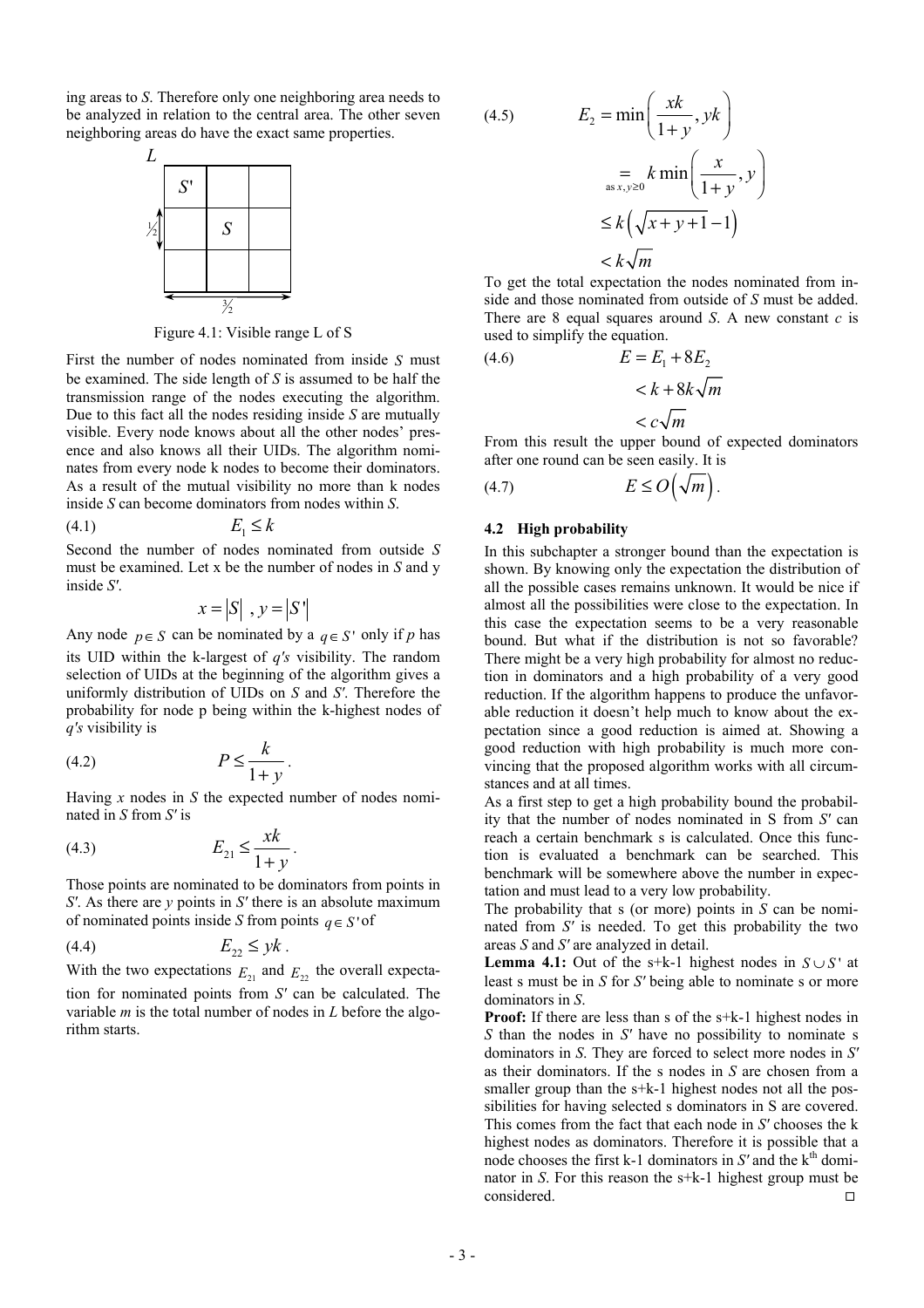

Figure 4.2: Distributing the s+k-1 highest nodes

Knowing Lemma 4.1 the probability can be calculated by analyzing the combinations. The number of possibilities for choosing the s points in *S* is

> *x*  $\begin{pmatrix} x \\ s \end{pmatrix}$ .

$$
(4.8)
$$

The number of possibilities for choosing the k-1 points in *S'* is

$$
(4.9) \qquad \qquad \begin{pmatrix} y \\ k-1 \end{pmatrix}.
$$

The number of possibilities for choosing the s+k-1 highest points among the nodes  $S \cup S'$  (containing x,y nodes respectively) is

$$
(4.10) \qquad \qquad \begin{pmatrix} x+y \\ s+k-1 \end{pmatrix}.
$$

At this point the probability can be written by using #number of 'good' cases

#number of total cases

which leads to the equation

(4.11) 
$$
p = \frac{\sum_{i=s}^{s+k-1} {x \choose i} {y \choose s+k-1-i}}{\binom{x+y}{s+k-1}}.
$$

In the above equation the top part adds up all the possibilities for having more than s nodes in *S* out of the s+k-1 highest nodes. The lower part counts all the possibilities for placing the s+k-1 highest nodes among the x+y nodes of  $S \cup S'$ .

By testing the probability of equation (4.11) a fast degradation can be observed. Using the same asymptotical bound as in [1] for the proof with high probability then also the same low probability is found. It was proofed by Thomas Moscibroda that with an exponentially small probability

$$
(4.12) \t\t\t p \le \frac{1}{m^{\log m}}
$$

a maximal bound of

$$
(4.13) \tO\Big(\max\Big(\sqrt{m}\log m, 2k\Big)\Big)
$$

exists as m gets large. By knowing this result the proposed algorithm for the k-dominating set seems to be very assuring to decrease the number of dominators inside *S* significantly with one step. When the number of nodes is high the resulting number of dominators will be  $\lt \sqrt{m} \log m$  with very high probability. The number of dominators can always reach 2*k* which is just a constant number and can be assumed to be small.

Now an upper bound with high probability was shown. This bound is just a little higher than the value in expectation. Due to this fact the algorithm performs well in all practical cases.

#### **4.3 Hierarchical Analysis**

In this section the whole k-dominating set algorithm is analyzed. In the previous sections only one step of the algorithm was executed. The whole process continues though by doubling the transmission range after each round and proceeding with the remaining dominators. In [1] only the expectation of dominators was recursively calculated to show a constant approximation at the end. This calculation is misleading as consecutive rounds are not fully independent.

For the mathematical analysis in this section the high probability result is used. All the possibilities combined with their number of remaining dominators are added up. This will give the final expectation of dominators under a high probability condition after the algorithm terminates.

The reduction in dominators from n down to a constant approximation is divided into 2 phases. In Figure 4.3 it can be seen that the first phase reduces the dominators to a  $loglog n$  approximation and the second phase brings the algorithm to its stop at a constant approximation.



Figure 4.3 Hierarchical algorithm divided into 2 phases for mathematical analysis

## *4.3.1 Phase I*  $(n \rightarrow \log \log n)$

Starting from a total number of n dominators<sup>i</sup> in the whole environment<sup>ii</sup> the number gets reduced at each step with a high probability. Still there remains a slight possibility that the number doesn't get reduced very much. At the beginning there are  $n_0 = n$  dominators and after the i<sup>th</sup> round there remain  $n_i$  dominators. For round  $i+1$  only the 'good'  $(+)$  cases up to round *i* are of interest. As soon as a 'bad' (−) case happens the execution stops for the analysis and counts the number of dominators before the 'bad' case. Following the first 3 rounds are listed. *Round 1* 

$$
p = \frac{1}{n_0^{\log n_o}}
$$
  

$$
n_1 \le n_o
$$

l

<sup>&</sup>lt;sup>i</sup> Remember that at the beginning of the k-dominating set algorithm all nodes are marked to be in the dominating set and remain dominators until they are not nominated anymore at some round.

ii At this stage the interest of the analysis is on all nodes in a square with a side length of half the maximal transmission range and not only on same specific area *S* anymore. Only this analysis will lead to the desired constant overall approximation.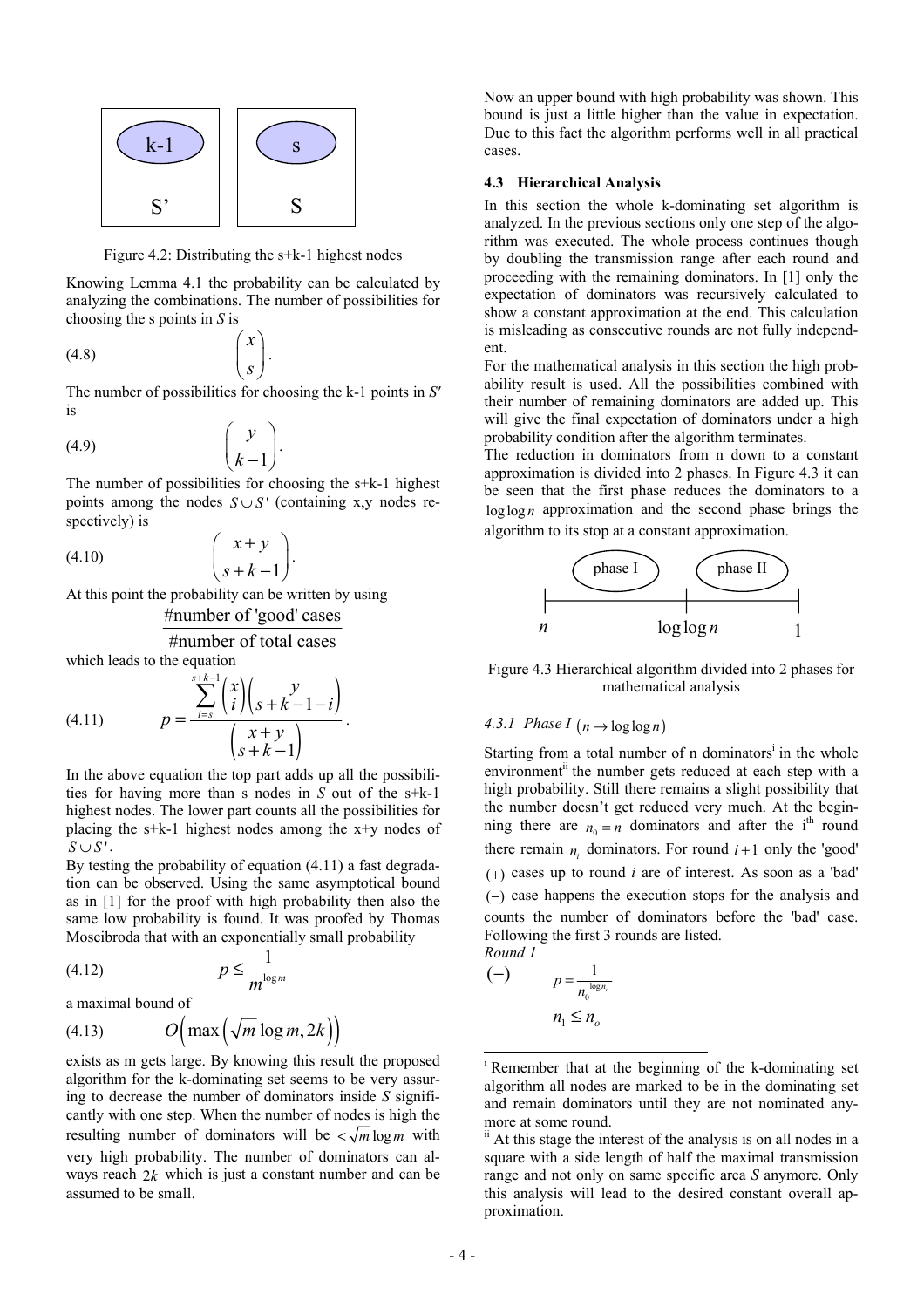$$
(+) \qquad p = 1 - \frac{1}{n_0^{\log n_o}}
$$

$$
n_1 \le \sqrt{n_o} \log n_o
$$

Round 2

$$
\begin{aligned}\n(-) & \text{see Round 1} \\
(\text{+-}) & \quad p = \left(1 - \frac{1}{n_0^{\log n_0}} \right) \left(\frac{1}{n_1^{\log n_1}}\right) \\
n_2 &\le \sqrt{n_0} \log n_0 \\
(\text{++}) & \quad p = \left(1 - \frac{1}{n_0^{\log n_0}} \right) \left(1 - \frac{1}{n_1^{\log n_1}}\right) \\
n_2 &\le \sqrt{n_1} \log n_1\n\end{aligned}
$$

Round 3

 $(-)$  see Round 1  $( +-)$  see Round 2  $(+ + -)$   $p = \left(1 - \frac{1}{n_0^{\log n_o}}\right)\left(1 - \frac{1}{n_1^{\log n_1}}\right)\left(\frac{1}{n_2^{\log n_2}}\right)$  $n_{3} \leq n_{2}$  $(+++)$   $p = \left(1 - \frac{1}{n_0^{\log n_o}}\right) \left(1 - \frac{1}{n_1^{\log n_1}}\right) \left(1 - \frac{1}{n_2^{\log n_2}}\right)$  $n_3 \leq \sqrt{n_2} \log n_2$ 

From the above first 3 rounds it is now easy to deduce the expected number of dominators for the 'bad' cases in the first phase. To do this the sum of the probabilities multiplied with the number of dominators of all the cases with a 'bad' finishing round must be calculated. To simplify the calculation the probabilities are augmented a little bit. Instead of using the true and high probabilities of having the 'good' cases before the aborting 'bad' case, those probabilities are set to 1. Using this simplification the expected number of dominators from the first phase can be calculated by

$$
(4.14) \quad E[Phase1] = \sum_{i=0}^{n_i > log log n} \frac{n_i}{n_i^{log n_i}} = \sum_{i=0}^{n_i > log log n} \frac{1}{\underbrace{n_i^{log n_i - 1}}_{S_i}}
$$

Now two properties must be show for the function (4.14) to receive a constant expectation. First it must be shown that the term  $S_i$  is sufficiently small and second it must be shown that there are not too many additions.

$$
\textbf{Lemma 4.2: } n_i > \log \log n \implies S_i < \frac{1}{\log \log n}
$$

**Proof:** For a  $n_i$  that is large enough it is true that  $\log n_i - 1 > 1$ . As *n* is not a constant  $n_i > \log \log n$  can be assumed to meet the previous requirement. Out of this follows immediately that  $S_i = \frac{1}{e^{(\log n_i - 1)}}$  $1 \quad 1 \quad 1$  $S_i = \frac{1}{n_i^{\log n_i - 1}} < \frac{1}{n_i} < \frac{1}{\log \log n}$ .

**Lemma 4.3:** There are only  $O(\log \log n)$  steps in applying  $\sqrt{n_i} \log n_i$  recursively to itself until the result is smaller or equal to  $\log \log n$ .

**Proof:** Using Maple it was shown that the number of recursions is growing proportionally slower than log log *n* for

 $n = 10<sup>3</sup> \cdot 10<sup>6</sup> \cdot 10<sup>20</sup>$ . The number of recursions with 1000 nodes is 11 and  $log log(1000) \approx 1.93$ . This means there are about 6 times more recursions as with  $\log \log n$ . Due to the structure of the functions analyzed they have no discontinuities and will not change their behavior in the large. Therefore the number of recursions is bound as Lemma 4.3 says.  $\Box$ Now the expectation for the first phase can be calculated using function (4.14) leading to the final expectation of the first phase

$$
(4.15) E[Phase1] \le \sum_{i=0}^{c \log \log n} S_i < \frac{c \log \log n}{\log \log n} \le O(1).
$$

As shown for Lemma 4.3<sup>1</sup>  $c \le 6$  is true if  $n \ge 10^3$ . Therefore the above result proofs that the number of dominators from phase 1 is bound by  $O(1)$ .

### *4.3.2 Phase II*  $(\log \log n \rightarrow 1)$

For the second phase as seen in Figure 4.3 the number of dominators must be reduced from  $\log \log n$  to 1. As the analysis here is continued from the previous result the number of dominators is  $\leq \log \log n$ .

At this stage when the number of dominators is getting fewer then the probability for 'bad' cases is getting bigger. It is not possible just to sum up all the cases as in the first phase or the expected number of dominators from the second phase will be too high. To proceed the second phase is divided into *X* rounds. As it would be nice to have the algorithm achieve the constant approximation within log log *n*

rounds the maximum number of rounds is set to

$$
(4.16) \t\t X \leq \log \log n.
$$

Each round now has a failure rate<sup>ii</sup> of

(4.17) 
$$
P[failure] = \frac{1}{m_i^{\log m_i}} < \frac{1}{2} , (m_i \ge 3)
$$

$$
m_{i+1} = m_i
$$

.

Out of this equation follows immediately the success rate at each round which is equals to

(4.18) 
$$
P\left[\text{success}\right] \ge \frac{1}{2}, \left(m_i \ge 3\right)
$$

$$
m_{i+1} = \sqrt{m_i} \log m_i
$$

From here on the second phase is divided into 2 cases. The first one is that there are  $\leq$  *X*/4 successful rounds on the total of *X* rounds. The second case is the one with  $> X/4$ successful rounds. For solving the first case the Chernoff bound is very helpful.

**Chernoff bound:** 

$$
(4.19) \t P\big[E \le (1-\delta)\mu\big] \le e^{-\delta^2\mu}
$$

Applying the Chernoff bound to the first case the probability for having  $\leq$  *X*/4 successful rounds can be calculated with

l <sup>i</sup> For the numerical analysis the logarithm to the base 10 was used.

ii The failure rate is equal to the probability of having a 'bad' case in that particular round.